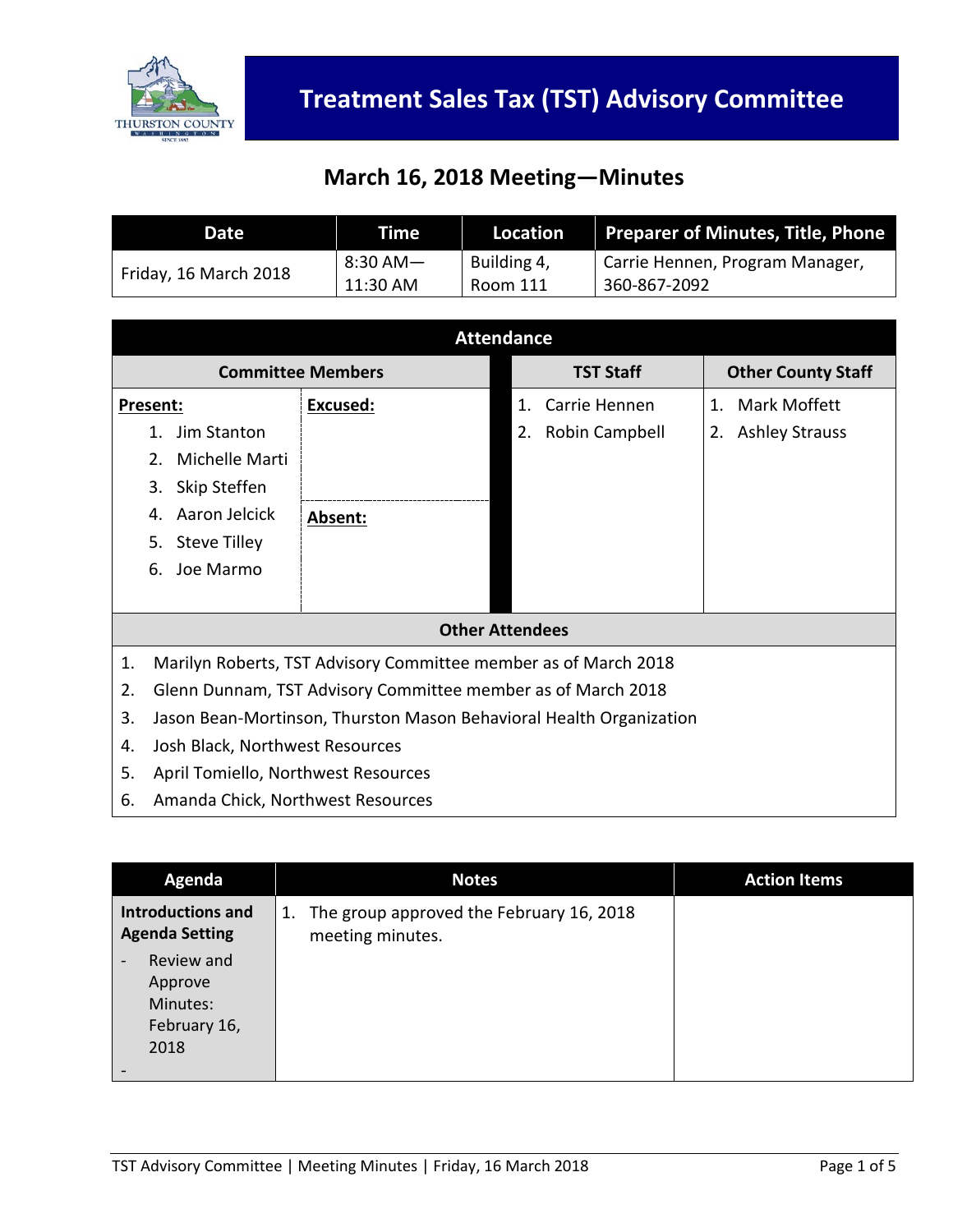

| Agenda                                                                                                                                       | <b>Notes</b>                                                                                                                                                                                                                                                                                                                                                                                                                                                                                                                                                                                                                                                                                                                                                                                                                                          | <b>Action Items</b>                                                              |
|----------------------------------------------------------------------------------------------------------------------------------------------|-------------------------------------------------------------------------------------------------------------------------------------------------------------------------------------------------------------------------------------------------------------------------------------------------------------------------------------------------------------------------------------------------------------------------------------------------------------------------------------------------------------------------------------------------------------------------------------------------------------------------------------------------------------------------------------------------------------------------------------------------------------------------------------------------------------------------------------------------------|----------------------------------------------------------------------------------|
| <b>TST Financial</b><br><b>Status</b><br>2017 Spending<br>v Actuals<br><b>Fund Balance</b><br>Administrative<br>Costs                        | The group reviewed information on revenue<br>1.<br>and expenditures for 2017 for the TST fund, as<br>well as current fund balance.<br>Topics of discussion included:<br>2.<br>Large size of fund balance (over \$4m)<br>and options for spending this funding,<br>including increasing community grants,<br>etc;<br>Areas of underspending and reasons,<br>$\bullet$<br>with a focus on Court programs; and<br>Current discussions related to<br>$\bullet$<br>administrative costs and efforts to<br>ensure that TST funds all eligible<br>program costs.                                                                                                                                                                                                                                                                                             |                                                                                  |
| Program<br><b>Discussion:</b><br><b>Veterans Case</b><br><b>Manager</b><br>Background/<br>changes to<br>program<br>Data update<br>Discussion | The group reviewed updated data on the<br>3.<br>Veterans Case Manager program through<br>2017.<br>Committee members and Mark Moffett and<br>4.<br>Ashley Strauss from Public Health and Social<br>Services (PHSS) discussed the data and the<br>program. Discussion topics included:<br>Changes to the program, including<br>$\bullet$<br>changing from a contract with the WA<br>Department of Veterans Affairs to an<br>in-house position at PHSS;<br>Opportunities to better coordinate the<br>program with other efforts underway<br>at the Thurston County jail;<br>Limitations of the program related to<br>$\bullet$<br>the small amount of staff time<br>allocated (0.2 FTE);<br>Opportunities to better support and<br>٠<br>track Veterans to know when they are<br>releasing from jail rather than relying<br>on participants to follow up; | TST staff will follow up<br>a.<br>with program staff on<br>the identified items. |
|                                                                                                                                              | Underspending on the program in<br>$\bullet$<br>2017, reasons, and opportunities for<br>flexibility between staff time and                                                                                                                                                                                                                                                                                                                                                                                                                                                                                                                                                                                                                                                                                                                            |                                                                                  |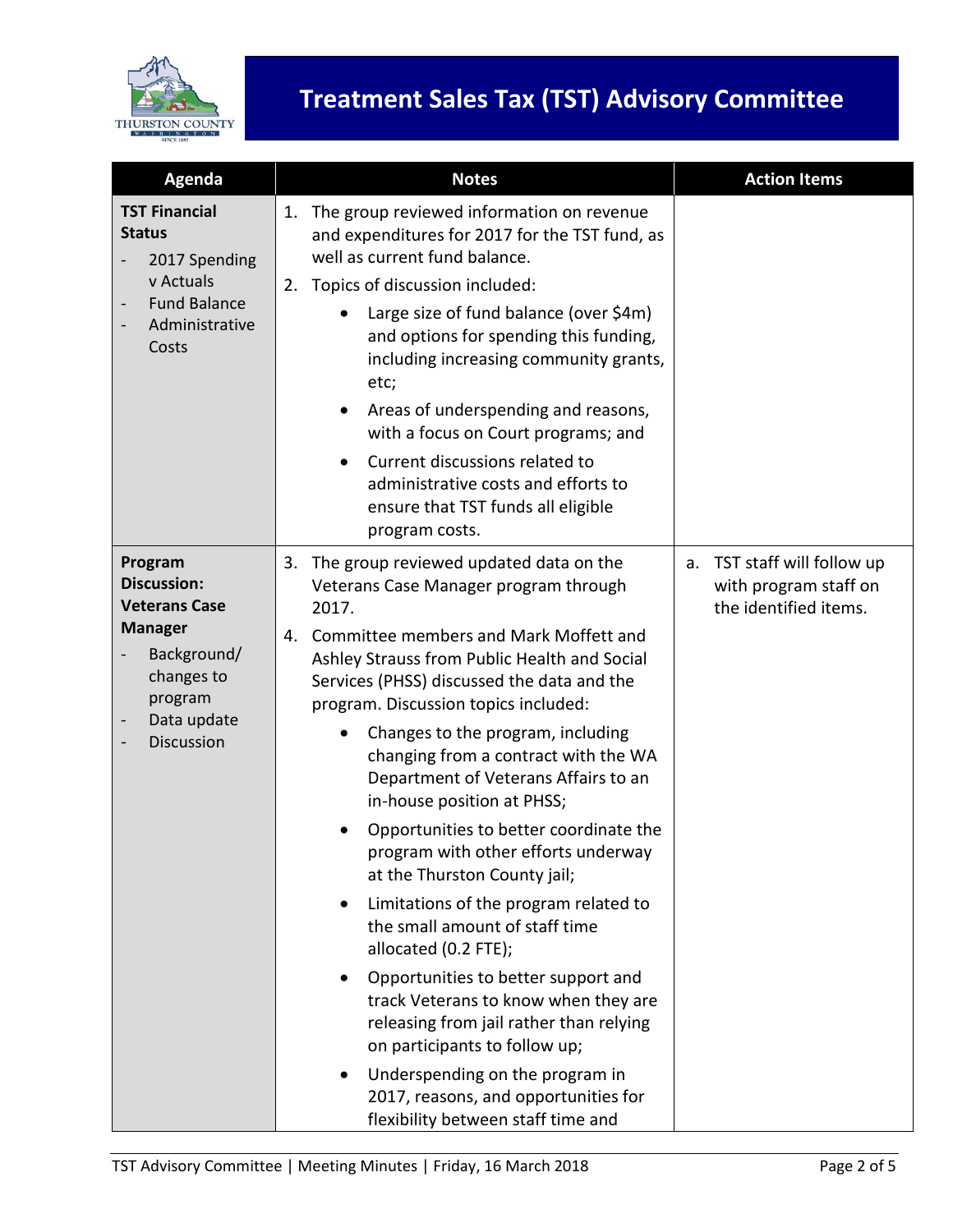

| Agenda                                                                                                                                                                        | <b>Notes</b>                                                                                                                                                                                                                                                                                                                                                                                                                                                                                                                                                                                                                                                                                                                                                                                                                                | <b>Action Items</b>                                                              |
|-------------------------------------------------------------------------------------------------------------------------------------------------------------------------------|---------------------------------------------------------------------------------------------------------------------------------------------------------------------------------------------------------------------------------------------------------------------------------------------------------------------------------------------------------------------------------------------------------------------------------------------------------------------------------------------------------------------------------------------------------------------------------------------------------------------------------------------------------------------------------------------------------------------------------------------------------------------------------------------------------------------------------------------|----------------------------------------------------------------------------------|
|                                                                                                                                                                               | concrete services within the funding<br>allocation;<br>Relationship of this program to the<br>Veterans Assistance Fund, Lacey<br>Veterans Hub and other programs;<br>Questions about whether a 90-day<br>service period is adequate and the<br>types of programs or resources to<br>which participants are referred at the<br>end of the program;<br>Opportunities to track recidivism data;<br>and<br>Possible future requests for additional<br>funding, noting that any request must<br>clearly articulate what would be<br>accomplished with the additional<br>investment.                                                                                                                                                                                                                                                              |                                                                                  |
| Program<br><b>Discussion:</b><br><b>Housing Case</b><br><b>Management &amp;</b><br><b>Inmate Housing</b><br><b>Case Management</b><br>Background<br>Data update<br>Discussion | The group reviewed updated data on the<br>1.<br>Housing Case Management and Inmate<br>Housing Case Management program through<br>2017.<br>Committee members and Jason Bean-<br>2.<br>Mortinson (Thurston-Mason Behavioral<br>Health Organization) and staff from<br>Northwest Resources discussed the data and<br>the programs. Discussion topics included:<br>Barriers to housing, including felony<br>convictions, poor rental history, and<br>challenges obtaining employment;<br>Challenges for individuals exiting jail,<br>including inability to participate in in-<br>person interviews with housing<br>programs;<br>Opportunities to connect with other<br>programs (including TST-funded<br>programs such as the Veterans Case<br>Manager program, as well as non-TST<br>funded programs such as the homeless<br>housing system); | TST staff will follow up<br>a)<br>with program staff on<br>the identified items. |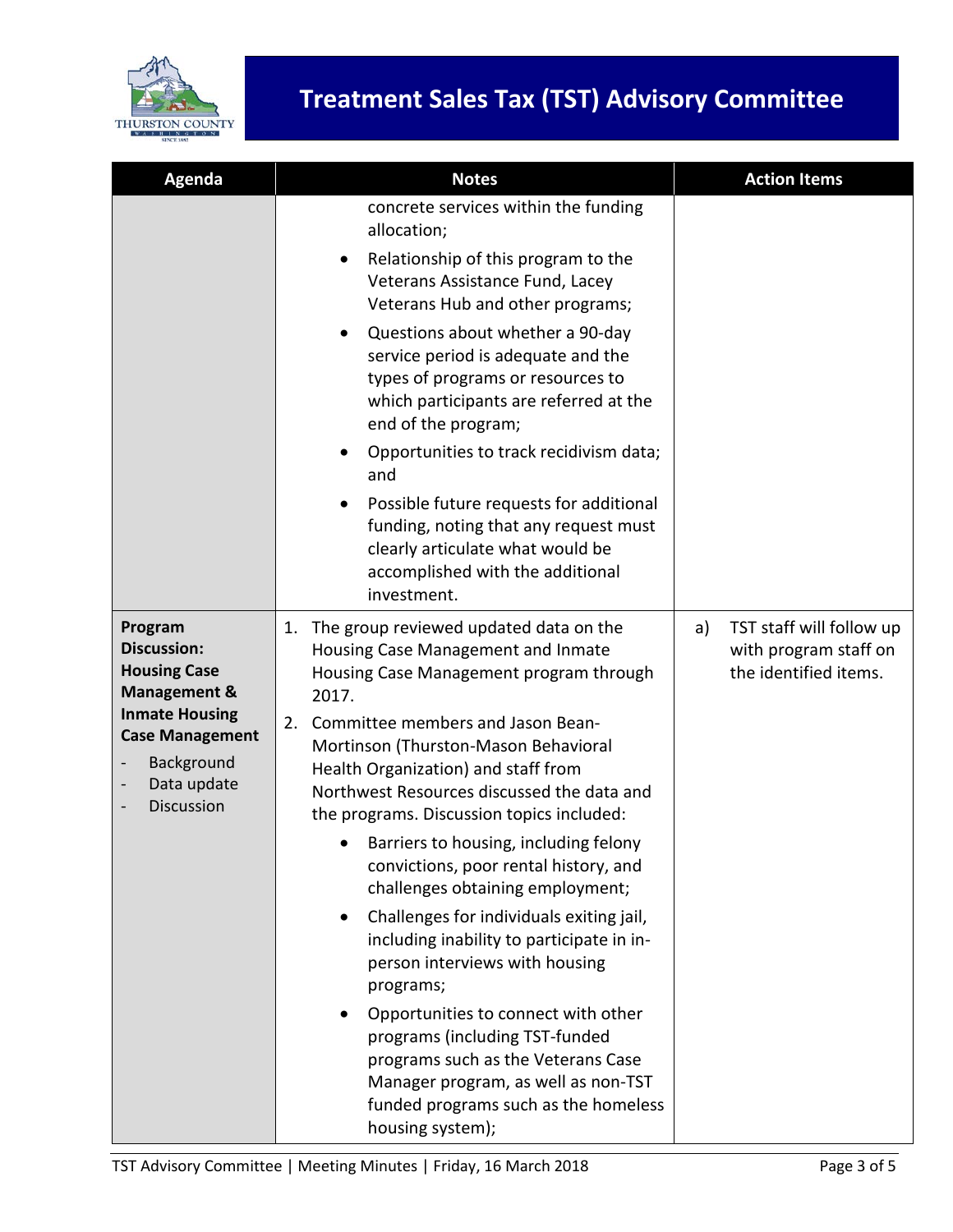

## **Treatment Sales Tax (TST) Advisory Committee**

| Agenda                                                                                                    | <b>Notes</b>                                                                                                                                                                                                                                                                                                                           | <b>Action Items</b>                                                                                |
|-----------------------------------------------------------------------------------------------------------|----------------------------------------------------------------------------------------------------------------------------------------------------------------------------------------------------------------------------------------------------------------------------------------------------------------------------------------|----------------------------------------------------------------------------------------------------|
|                                                                                                           | Concerns regarding the length of the<br>$\bullet$<br>program and whether it is adequate to<br>stabilize participants so they are able<br>to sustain their own rent. The group<br>discussed options, and suggested that<br>a longer length of support is desirable,<br>even if it means serving a smaller<br>number of individuals; and |                                                                                                    |
|                                                                                                           | Possibilities for increasing the funding<br>$\bullet$<br>amount allocated to this program<br>given the waitlist, extensive need, and<br>the availability of less funding in 2018<br>than in 2017 due to a one-time<br>reallocation in 2017.                                                                                            |                                                                                                    |
| <b>Additional</b><br><b>Discussion</b>                                                                    | 1.<br>The group revisited an option being<br>considered by the Board of County                                                                                                                                                                                                                                                         | a) Staff will continue<br>developing options to                                                    |
| <b>TST</b><br>Organization<br>Legislative<br>update<br>Prevention<br>Opportunity<br>Analysis<br>Community | Commissioners (BOCC) under which TST<br>would move within the County's<br>organizational structure into the Public Health<br>and Social Services Department. Staff<br>reported that the Committee's input was<br>conveyed to the BOCC after the February<br>meeting, and the BOCC will have further<br>discussion on April 5.          | share more timely data<br>with Committee.<br>b) Staff will develop and<br>maintain an issues list. |
| Grants<br>2.<br>Data Analyst-<br><b>Hiring Process</b><br><b>TST Issues List</b><br>Quarterly<br>Reports  | Two bills in the Legislature this session would<br>have directly impacted TST. HB 2799 included<br>language explicitly stating that prevention<br>activities could be funded with this fund<br>source and HB 2006 would have removed<br>non-supplantation language related to TST.<br>Neither bill passed.                             |                                                                                                    |
|                                                                                                           | The BOCC would like to have further<br>3.<br>discussion of options related to funding<br>prevention with TST. The Committee and<br>others will be invited to a BOCC discussion in<br>April. Staff is compiling an overview of<br>prevention programming currently funded<br>with this fund source in other counties.                   |                                                                                                    |
|                                                                                                           | Staff is continuing work on a TST Opportunity<br>4.<br>Analysis, which will be complete by May.                                                                                                                                                                                                                                        |                                                                                                    |